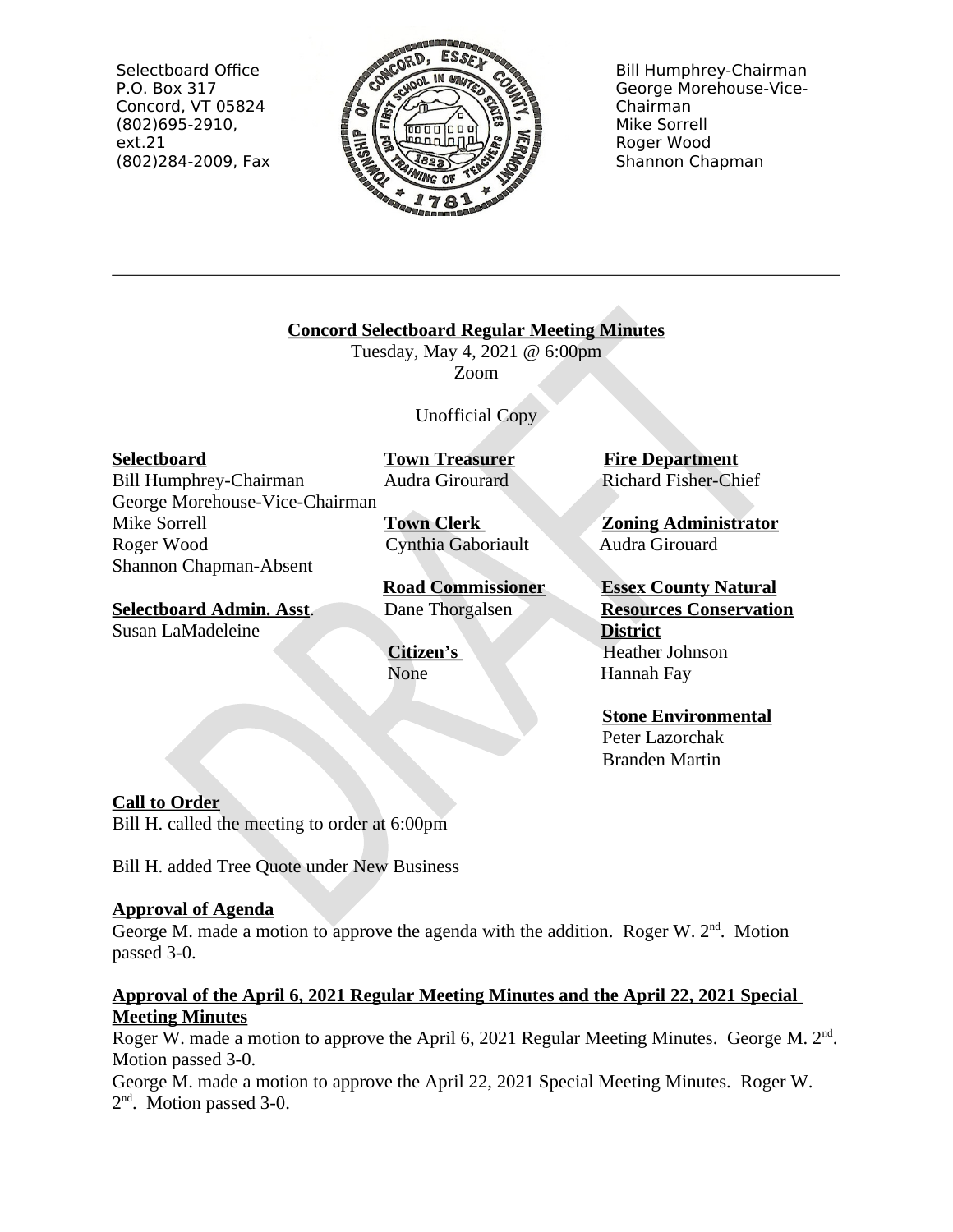# **Citizen's Concerns**

**None** 

# **Old Business**

# **Town Clerk**

Cynthia G. stated that there are approximately 100 dogs that are still not licensed.

George M. made a motion to authorize the Selectboard Administrative Assistant to send out late notices to unlicensed dog owners. Roger W. 2<sup>nd</sup>. Motion passed 3-0.

# **Road Commissioner**

Dane T. stated that there are no new updates on the new Town truck and that he is still waiting on delivery.

#### **Fire Department**

Richard F. stated that no firm offers have been received on the old fire truck at this time. He also stated that there will be a Zoom meeting in the near future concerning the Fire Study and that the Board is welcome to attend.

Richard F. requested that the hourly fee of \$100.00 per hour be increased to \$150.00 per hour for towns they assist that don't have a fire department of their own.

George M. made a motion to increase the fee from \$100.00 per hour to \$150.00 per hour to assist towns without their own fire department. Roger W. 2<sup>nd</sup>. Motion passed 3-0. Susan L. will inform the Towns of the change.

# **Assessor-Absent**

# **Town Treasurer**

Audra G. emailed the April warrants and reports to the Board for review. Audra G. presented the Proper Use of Public Funds-Annual Report to the Board for review and acknowledgment. Bill H. stated that the Board acknowledges the Proper Use of Public Funds-Annual Report. Audra G. informed the Board that \$11,011.00 has been awarded for the Aquatic Nuisance Control Environmental Stewardship Program and that Greeters from last year will be returning this year. The Miles Pond Campers Association will also be involved in the program.

# **Zoning Administrator**

Audra G. stated that Attorney McCabe is in hopes to file the complaint against the Schwag property-South Street this week and that the Town will not be combining efforts with the other Towns.

Attorney McCabe is also planning of filing the complaint against Pam Bunnell-Grist Mill Pit Road this week.

Audra G. stated that the mediation date for the Shirley Bunnell property-Main Street could be scheduled for May 28, 2021 or June 4, 2021.

Audra G. informed the Board of a possible subdivision on property owned by John Richards-Grist Mill Pit Road and Leclair Road.

She also stated that the Northern Counties Health Care (Concord Health Center) will be adding an addition to their building.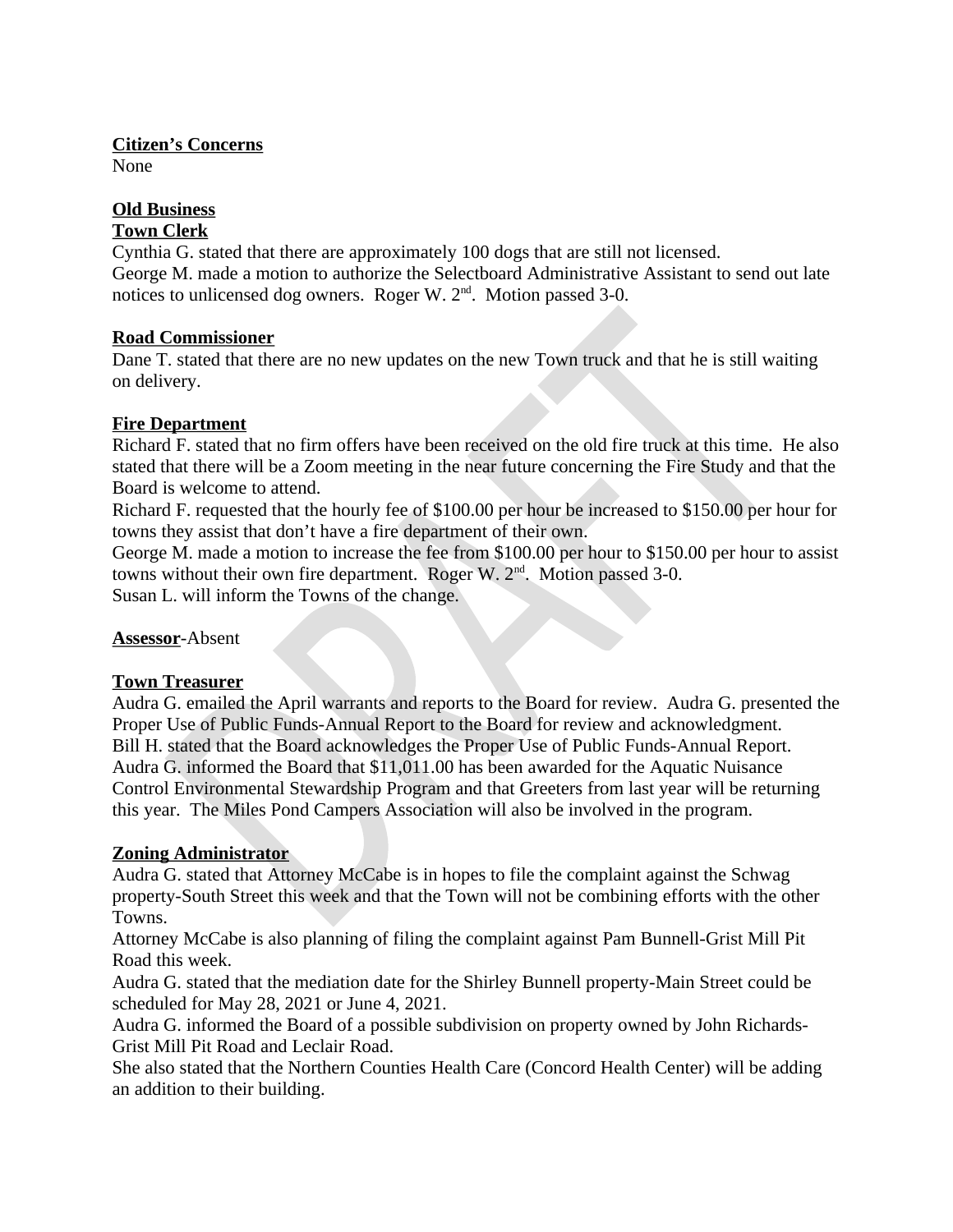#### **New Business**

#### **Folsom Ave. Stormwater Project.**

Peter L. and Heather J. updated the Board on the project and discussed with the Board the next steps of the project. Heather J. stated that grant information is now available from the State. Consensus of the Board to move forward with Heather J. submitting the applications for the grant.

#### **Miles Pond Sand Update**

Susan L. will be contacting the State of Vermont for further guidance.

#### **Pavilion Update**

Mike S. stated that he spoke to a contractor Dana Young in regards to the Pavilion Update Project and how the Town should proceed.

George M. made a motion to pay Dana Young not more than \$1,500.00 to gather information and put a plan together for the Miles Pond Pavilion. Roger W.  $2<sup>nd</sup>$ . Motion passed 4-0.

#### **Line Dancing Group**

Susan L. stated that the Line Dancing Group would like permission to use the Town Hall once a week starting in June and ending in September for Line Dancing. Consensus of the Board to let the line Dancers use the Town Hall.

#### **Other**

#### **Tree Quote**

Susan L. submitted a proposal from Classen's Tree Service in the amount of \$3,050.00 for the cutting of 6 trees and removal of wood and woodchips.

Mike S. made a motion to accept the proposal from Classem's Tree Service in the amount of \$3,050.00. Roger W. 2<sup>nd</sup>. Motion passed 4-0.

The June 1, 2021 Selectboard Meeting will be held in person at the Concord Town Hall

**Executive Session:** If discussion warrants, and the Board so votes, some items may be held in **Executive Session--None** 

#### **Adiournment**

Mike S. made a motion to adjourn at 7:12pm. George M. 2<sup>nd</sup>. Motion passed 4-0.